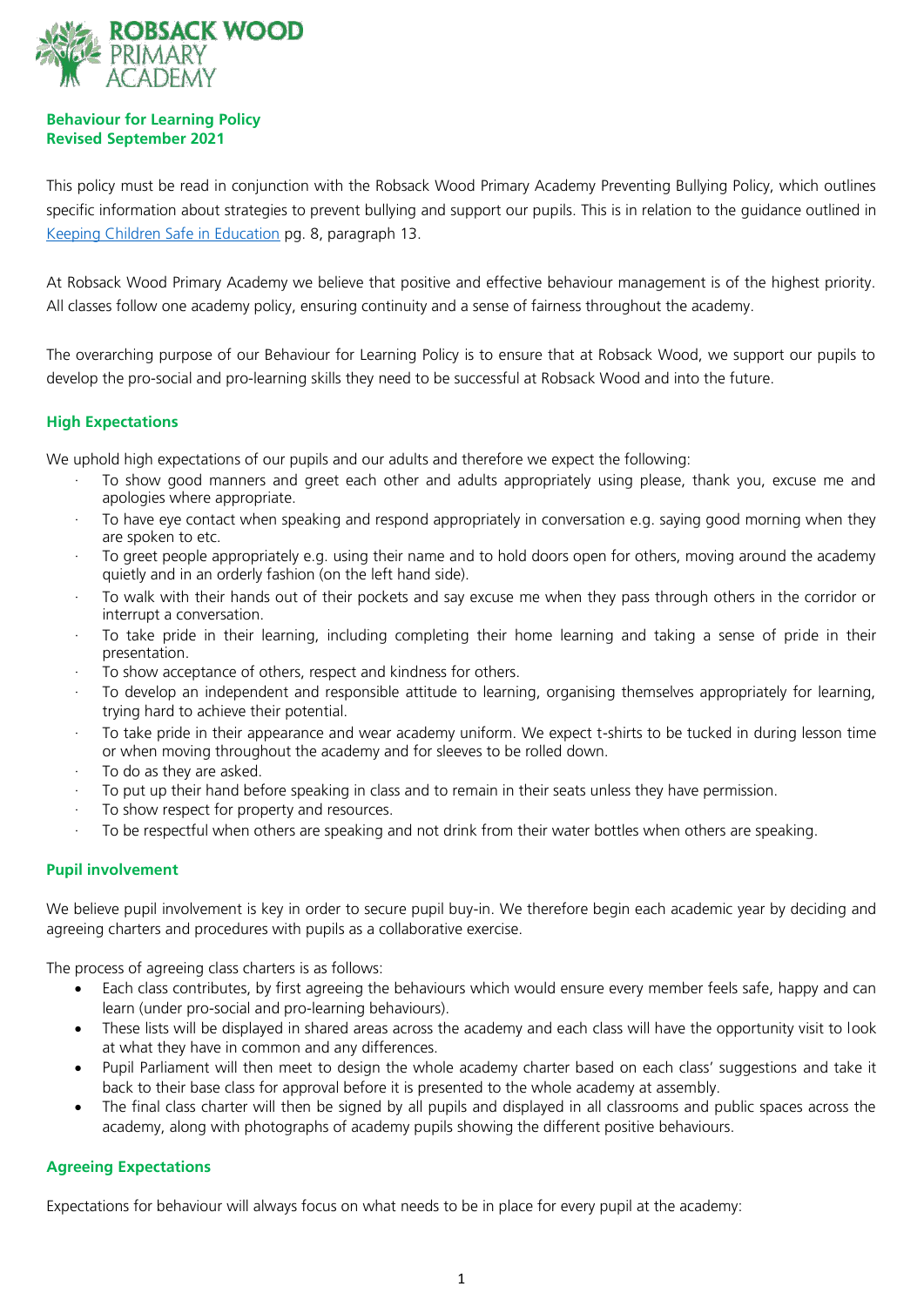- a) Feel safe
- b) Feel happy and good about themselves
- c) Be able to learn at their best

Pro-social behaviour

Pro-learning behaviour

Pro-learning and pro-social skills will be defined by pupils when they create their class charters, but some examples of behaviours that are pro-learning and pro-social are as follows:

| <b>Pro-social skills</b> |                                                                                                      | <b>Pro-learning skills</b> |                                                                                                                  |
|--------------------------|------------------------------------------------------------------------------------------------------|----------------------------|------------------------------------------------------------------------------------------------------------------|
|                          | Respond calmly when things go wrong.                                                                 | 1.                         | Move my body in a way that fits the activity (e.g.                                                               |
|                          | 2. Talk to others in a kind way which helps them to feel<br>good about themselves.                   |                            | calm and quiet in assembly; fast and energetic in a<br>game of basketball).                                      |
|                          | 3. Ask for permission before I touch someone else, e.g.<br>" Can I put my arm around your shoulder?" |                            | 2. Keep my voice at a volume that fits the activity (e.g.<br>whispering the library; clear and loud when sharing |
| $\mathcal{A}_{\cdot}$    | Listen to others and work hard at<br>really<br>understanding their point of view.                    |                            | ideas with the whole class).<br>3. Take turns to speak.                                                          |
|                          | 5. Take turns in games.                                                                              |                            | Listen carefully when others speak.                                                                              |
|                          | 6. Share equipment fairly.                                                                           | 5.                         | Keep my attention on the learning we are doing.                                                                  |
| $\mathcal{L}$ .          | Look after other people's and the academy's<br>equipment and resources with care.                    | 6.                         | Move and speak in a way that helps people around<br>me learn at their best.                                      |
|                          | 8. Solve problems in a way that means everybody's<br>needs are met.                                  |                            |                                                                                                                  |

In addition, all members of the academy community are expected to behave in accordance with our academy values: **kindness**, **respect**, **honesty**, **courage** and **determination**, and to model the courtesy and good manners that we feel are vital to our community.

# **Consequences:**

We believe that the consequences of keeping and not keeping to each expectation on the charter should be focused first on the **natural impact** i.e. If we are kind and calm in how we respond to others, they will feel safe. If we respond unkindly and aggressively, others will feel unsafe and may feel scared.

# **The reason for this is that a focus on the natural impact supports the development of:**

- **emotional intelligence**
- **empathy**
- **a moral compass**
- **intrinsic motivation to do the right thing**

**If consequences are focused on the rewards pupils will get or the punishments they will suffer, it leads to pupils:** 

- **Thinking about what's in it for themselves rather than developing social and emotional intelligence**
- **Doing things because they think they may be seen or get caught rather than developing a strong moral compass**
- **Becoming dependent on authority rather than developing the independence to think through the right thing to do for the well-being of themselves and others**
- **Relying on extrinsic motivation rather than feeling motivated internally to make moral decisions**

We believe that internal motivation, independence and a clear moral compass are crucial for pupils' futures; by building these early, they will be better equipped to avoid the common pressures experienced in teenage hood and beyond which lead to substance abuse, risky behaviours and crime.

# **Should expectations be the same for everyone?**

Yes. We believe it is important for everyone to feel safe, happy and to be able to learn at their best. This will only happen if every person in the class (including adults) keep to the charter; however, we also believe that some pupils will need adjustments and additional support and scaffolds to ensure they can succeed.

# **Will everyone find it easy?**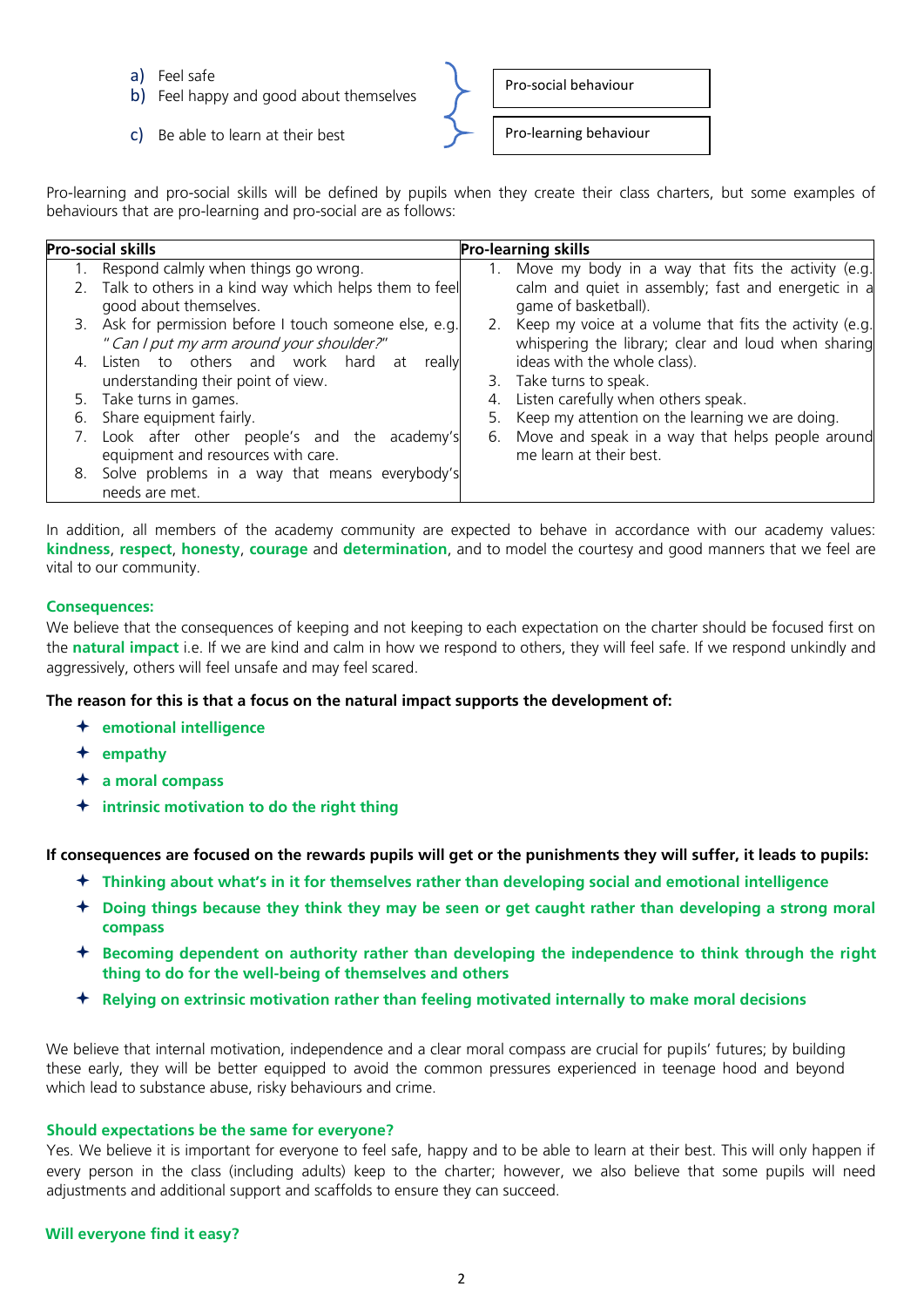No. We know from neuroscience that some pupils in the class will find this genuinely more difficult. This is because their neural pathways haven't yet developed in the areas of the brain needed for these '**Executive Function skills'**.

# **What are Executive Function Skills?**

Executive Function skills include:

- **Working Memory**
- **Attention control**
- **Impulse Control**
- **Self-regulation - managing energy and emotions.**
- **Cognitive Flexibility – being able to think of different solutions**
- **Processing Speed**

#### **Why do some pupils not show good executive function skills?**

- 1. **Difficult life experiences** have meant that the neural pathways in the area of the brain responsible for executive function skills have not developed well.
- 2. **They have a neurodiverse cognitive profile** (e.g. autism, ADHD, dyslexia, DCD, dyscalculia) in which some areas of executive function do not develop in the same way.
- 3. **They have experienced too much trauma or stress** and this has led to 'toxic stress' (during which regions of the brain, including those in charge of executive function, become less active).

#### **What difference do Executive Function Skills make?**

If developed well, these skills help a pupil to keep to expectations mapped in the charter: to respond calmly, listen, take turns and keep focused on a task. If not developed well, pupils will need additional scaffolds, adjustments and support from adults and other pupils in the class.

### **What do we expect all staff to do when pupils haven't yet developed good executive function skills?**

First, staff should 'prepare for pupils to do well'. This means making sure lessons and the classroom environment reduce stressors and help pupils to learn at their best and manage their difficulties successfully. Providing learning and environmental scaffolds such as writing frames, talking buttons, sensory cushions, ear buds and micro-environments can make a huge difference.



#### **What happens then if someone still doesn't manage to keep to a part of the class charter?**

If a pupil still does not manage to keep to expectations, the member of staff should follow the '**5 Point Response Plan**'. **Why?** 

We know from neuroscience that when pupils deregulate, the areas of the brain responsible for rational thinking, reasoning and problem solving are blocked. This means the first priority is to regulate the pupil; this will only work by showing empathy and support – even when a pupil has done things we do not agree with! Showing support and empathy does not mean we have to condone the action.

We also know that responsive, positive relationships are crucial to long term well-being and success. When pupils feel bad and identify as 'bad', their responses can worsen into a spiral; pupils can become trapped in the 'punishment cycle'. It is therefore crucial that adults **always** respond calmly and supportively so that a pupil's self-concept is protected.

However, we recognise that maintaining high expectations in a class is crucial; it is therefore vital that there remains a consistently tight focus on the importance of pro-social and pro-learning skills. When a pupil doesn't meet expectations, the adult should make sure other pupils know that these are so important that the pupils who aren't managing them will be given lots of extra help, just like someone in reading might receive if they are struggling.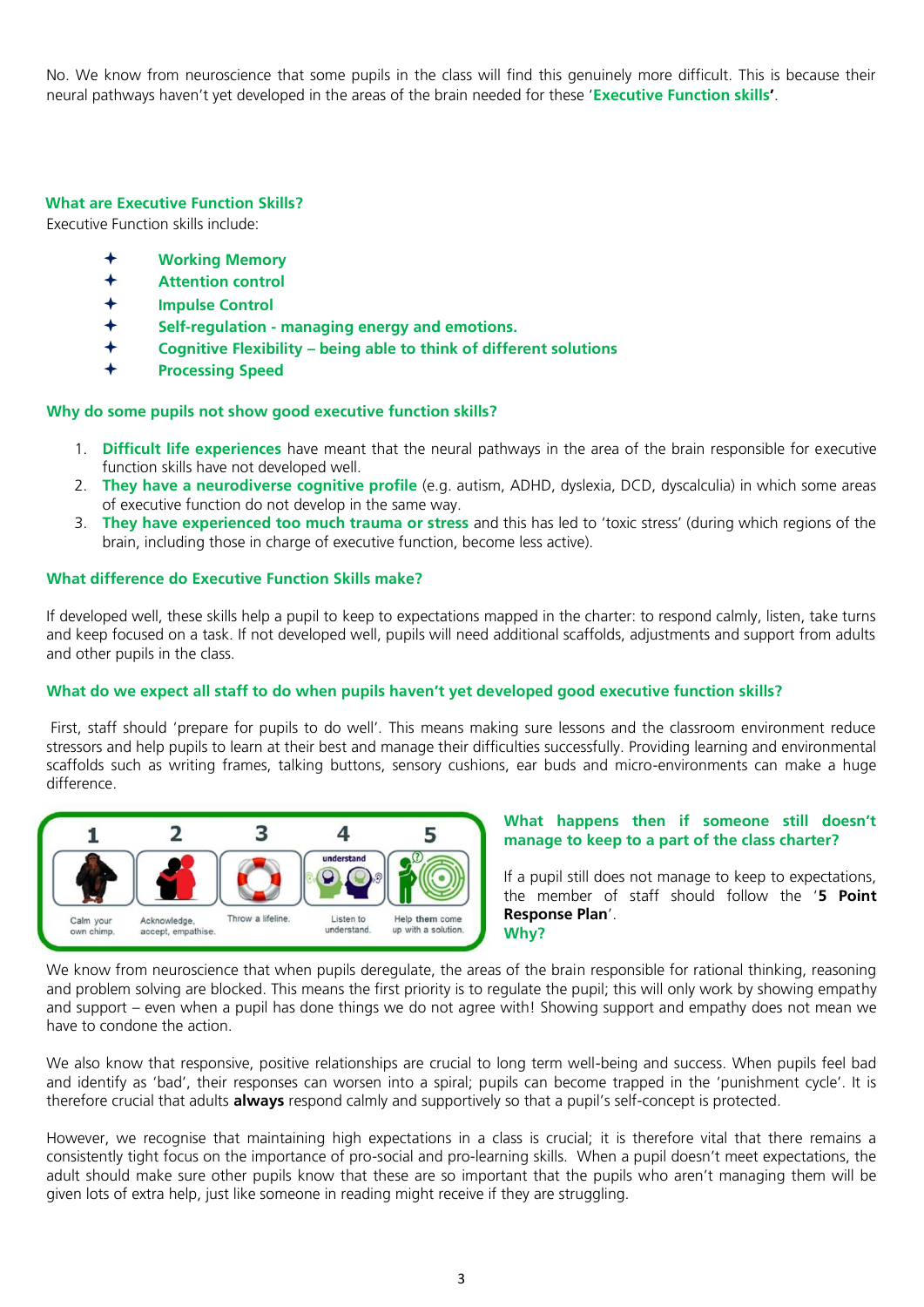In Step 5, the adult problem solves with the pupil. During this step, the concerns of the pupil **and** the adult are raised and ways to meet both are discussed. During this step, expectations set out in the charter and concerns they are not being met are raised by the adult.

#### **Restorative Justice Techniques**

The pupil is also supported to empathise with the needs of others and think through what needs to happen to address any negative impact their actions may have had on others.

#### **What makes our behaviour management strategy different?**

Much of **what** happens will be the same; it is **how** it happens and the **intentions** and **focus** behind the adult actions that will be different.

#### **a) Supportive Intentions**

When a pupil isn't managing, the 5 Point Response will be used to help get them back on track and they will be reminded of the needs of the adult and others in the class. The focus will be on regulation, protecting self-esteem, developing emotional intelligence and collaborative problem-solving. If a pupil's actions are stopping others from learning or putting others at risk, of course it isn't appropriate for the pupil to remain in the class. However, **how** this is communicated will be very different – it will be in a supportive and calm manner emphasising that the adult needs to help the pupil find a place to be where they and others around them can feel good and successful. **The intention will be to secure the best achievement for all pupils – the pupil and the rest of the class.** 

#### **b) A Skills Focus**

This approach is also far more concerned and rigorous about pupils making progress in the skills that are preventing them from meeting the learning charter in the first place. This differs from traditional behaviour policies that assume sanctions alone will help pupils to make progress.

### **What happens if this 5 Point Response Plan doesn't work and a pupil continues to fail to meet expectations on the charter?**

Every pupil deserves to feel safe, happy and be able to learn. It is therefore vital that, if a pupil in the class is putting this at risk, the right support is put in place so that other pupils are protected.

If use of the a) 5 Point Response Plan b) work on the missing skills and c) scaffolds and adjustments to help whilst these are still developing isn't proving sufficient, it may be the pupil needs different provision whilst they develop the necessary skills. This might be an alternative timetable with shorter sessions in class for tasks in which they are able to achieve well along with sessions within the Nurture room to practise key executive function skills; it might also include working within other contexts in the academy, such as in an alternative classroom or space where the pupil can build confidence and skills. In all contexts, the specific skills which will be a focus to build should be explicit, decided with the pupil and progress tracked.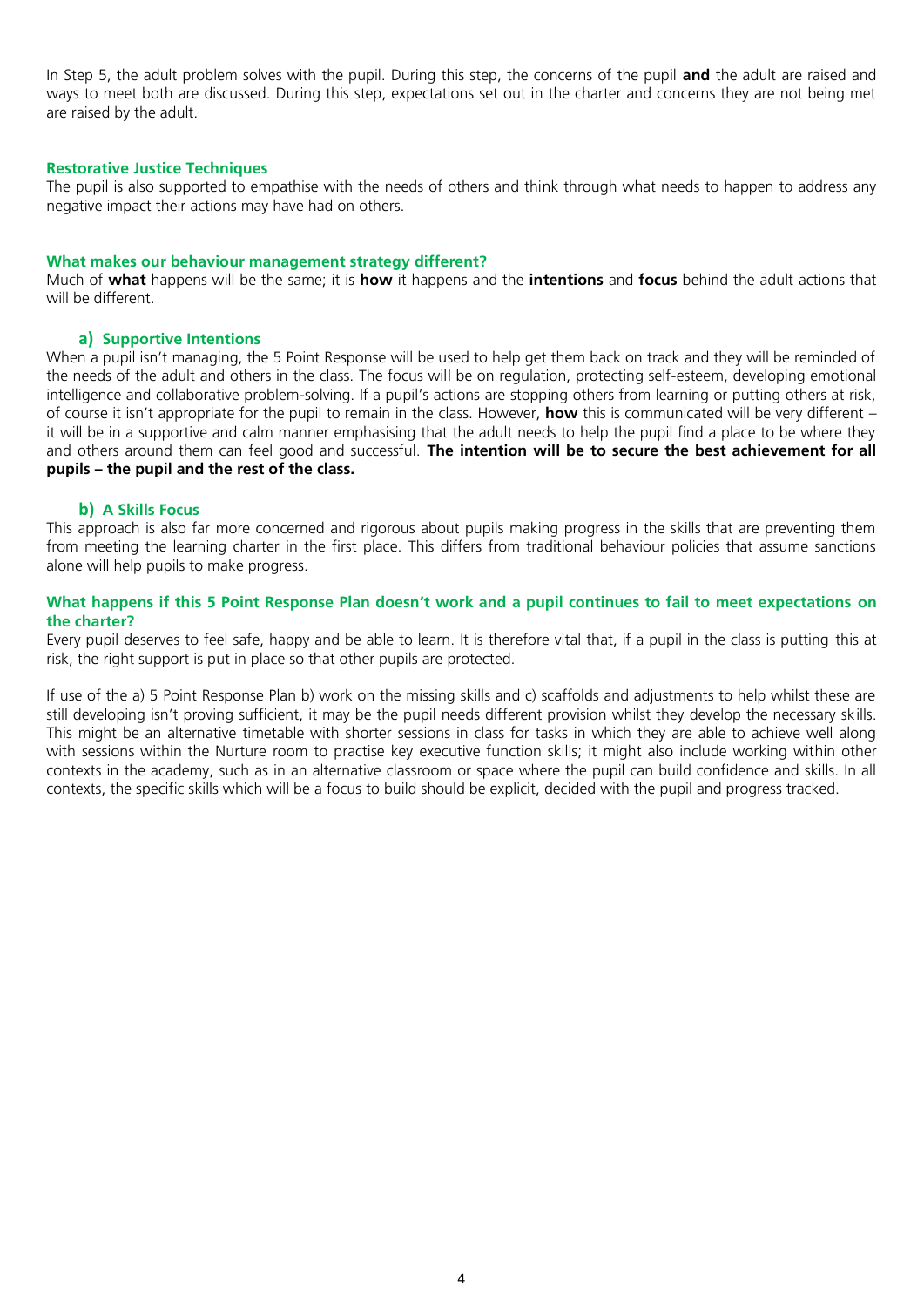# **A detailed and staged follow up plan can be found on page 6.**

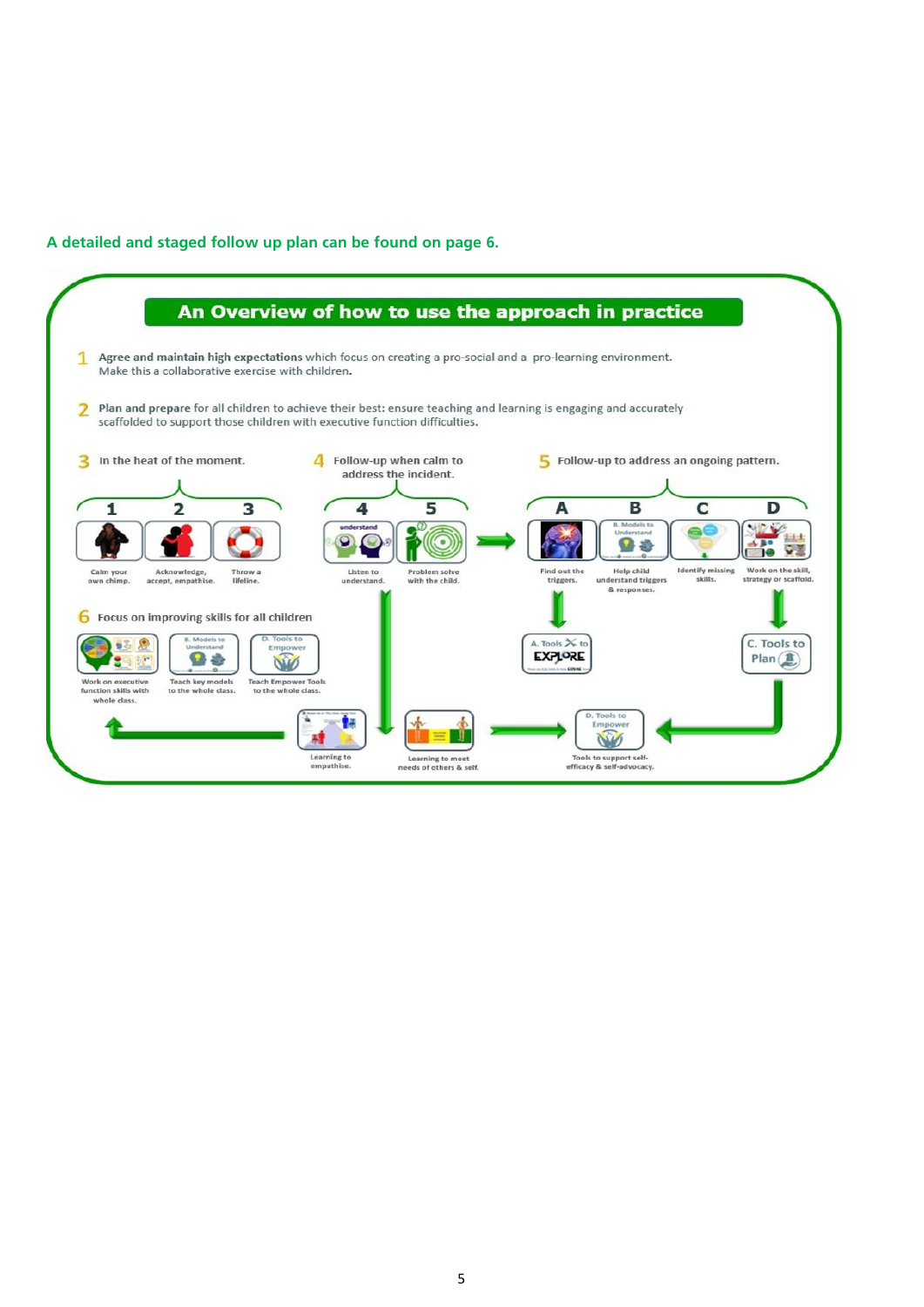# **What will happen when a pupil is not keeping to expectations?**

|                                                                                                                        | <b>Stage 1 5 Point Response Plan</b>                                                                                                            |  |  |  |
|------------------------------------------------------------------------------------------------------------------------|-------------------------------------------------------------------------------------------------------------------------------------------------|--|--|--|
| Stage 2                                                                                                                | Informal Follow up (appropriate for lower level behaviour)                                                                                      |  |  |  |
|                                                                                                                        | Follow up with collaborative problem solving – follow-up is crucial, without it, pupils won't make progress.                                    |  |  |  |
|                                                                                                                        | Follow up will initially take place with the adult who deployed the Five Point Response Plan and this follow up                                 |  |  |  |
|                                                                                                                        | will take place on the spot. Three informal follow ups may be deployed before moving to stage 3. For higher                                     |  |  |  |
|                                                                                                                        | level behaviours (see below), a pupil may progress straight to Stage 3.                                                                         |  |  |  |
| The pupil should be offered the chance to take time to reflect on their behaviour. This should happen in the allocated |                                                                                                                                                 |  |  |  |
| Safe Space for that class.                                                                                             |                                                                                                                                                 |  |  |  |
| <b>Stage 3</b>                                                                                                         | Formal follow up - 20 minutes during lunch or break time (where informal follow has not                                                         |  |  |  |
|                                                                                                                        | been sufficient to change behaviour or behaviour is having impact on learning of other pupils                                                   |  |  |  |
|                                                                                                                        | (mid level)                                                                                                                                     |  |  |  |
|                                                                                                                        | If a second follow up is required, this will take place with the adult who deployed the Five Point Response Plan                                |  |  |  |
|                                                                                                                        | or class teacher, and the team leader. Where the team leader is not available, another leader will support.                                     |  |  |  |
|                                                                                                                        |                                                                                                                                                 |  |  |  |
|                                                                                                                        | The pupil should be offered the chance to take time to reflect on their behaviour. This should happen in the allocated                          |  |  |  |
|                                                                                                                        | Safe Space for that class.                                                                                                                      |  |  |  |
| <b>Stage 4</b>                                                                                                         | Formal follow up - 20 minutes which may be during lunch time or after school to facilitate parents                                              |  |  |  |
|                                                                                                                        | joining                                                                                                                                         |  |  |  |
|                                                                                                                        | If a third follow up is required, this will take place with the adult who deployed the Five Point Response Plan                                 |  |  |  |
|                                                                                                                        | and a member of SLT. Parents will be invited to join this meeting. At this point, a Barriers to Learning<br>document may be deemed appropriate. |  |  |  |
| Stage 5                                                                                                                | <b>Barriers to Learning</b>                                                                                                                     |  |  |  |
|                                                                                                                        | If a pupil is demonstrating a pattern of not meeting expectations; the pupil will need a Barriers to Learning                                   |  |  |  |
|                                                                                                                        | completed, which will be developed by the SENDCo and shared at a meeting led by the SENDCo with parents,                                        |  |  |  |
|                                                                                                                        | class teachers and a leader. The pupil's Barriers to Learning will ensure that appropriate adjustments and                                      |  |  |  |
|                                                                                                                        | scaffolds are put in place to support pupils to:                                                                                                |  |  |  |
|                                                                                                                        | Become more aware of their triggers                                                                                                             |  |  |  |
|                                                                                                                        | Develop strategies for managing triggers and emotions and self-regulation                                                                       |  |  |  |
|                                                                                                                        | Make progress in lagging Executive Function Skills                                                                                              |  |  |  |
|                                                                                                                        | The positives steps the child has made have made towards managing stressors and triggers.                                                       |  |  |  |
| Stage 6                                                                                                                | <b>Alternative Provision</b>                                                                                                                    |  |  |  |
|                                                                                                                        | Alternative provision arrangements may need to be made whilst skills to manage in the classroom are being                                       |  |  |  |
|                                                                                                                        | developed. This may mean that a pupil works within another setting (another classroom within the academy;                                       |  |  |  |
|                                                                                                                        | an individual designated workspace; or in some cases within another academy).                                                                   |  |  |  |

|                                                                           |                                                                                                                | Low-level behaviours – behaviour Mid-level behaviours – behaviour that High-level behaviours – behaviour that |
|---------------------------------------------------------------------------|----------------------------------------------------------------------------------------------------------------|---------------------------------------------------------------------------------------------------------------|
| that impacts learning of self but can begins to impact learning of others |                                                                                                                | impacts safety                                                                                                |
| be corrected swiftly                                                      |                                                                                                                |                                                                                                               |
| Pupil<br>reminding<br>needs                                               |                                                                                                                | to Pupil's behaviour begins to impact the Physical aggression towards other pupils                            |
| demonstrate pro-learning behaviours   learning of others in the classroom |                                                                                                                | or staff                                                                                                      |
|                                                                           | Pupil needs reminding to stay on task   Pupil is not demonstrating pro-social or Absconding from the classroom |                                                                                                               |
|                                                                           | pro-learning behaviours despite being Pupil is non-compliant with                                              | adult l                                                                                                       |
|                                                                           | reminded                                                                                                       | instructions                                                                                                  |
|                                                                           | reminding to<br>Pupil needs                                                                                    | follow Use of offensive<br>language<br>(e.g.                                                                  |
|                                                                           | instructions                                                                                                   | derogatory language, swearing or racist                                                                       |
|                                                                           | Use of inappropriate language (where   language)                                                               |                                                                                                               |
|                                                                           | no swearing or derogatory terms are                                                                            |                                                                                                               |
|                                                                           | used)                                                                                                          |                                                                                                               |

**All adults are responsible for ensuring that the behaviour management strategies used are appropriate and that at no point corporal punishment is threatened or used.**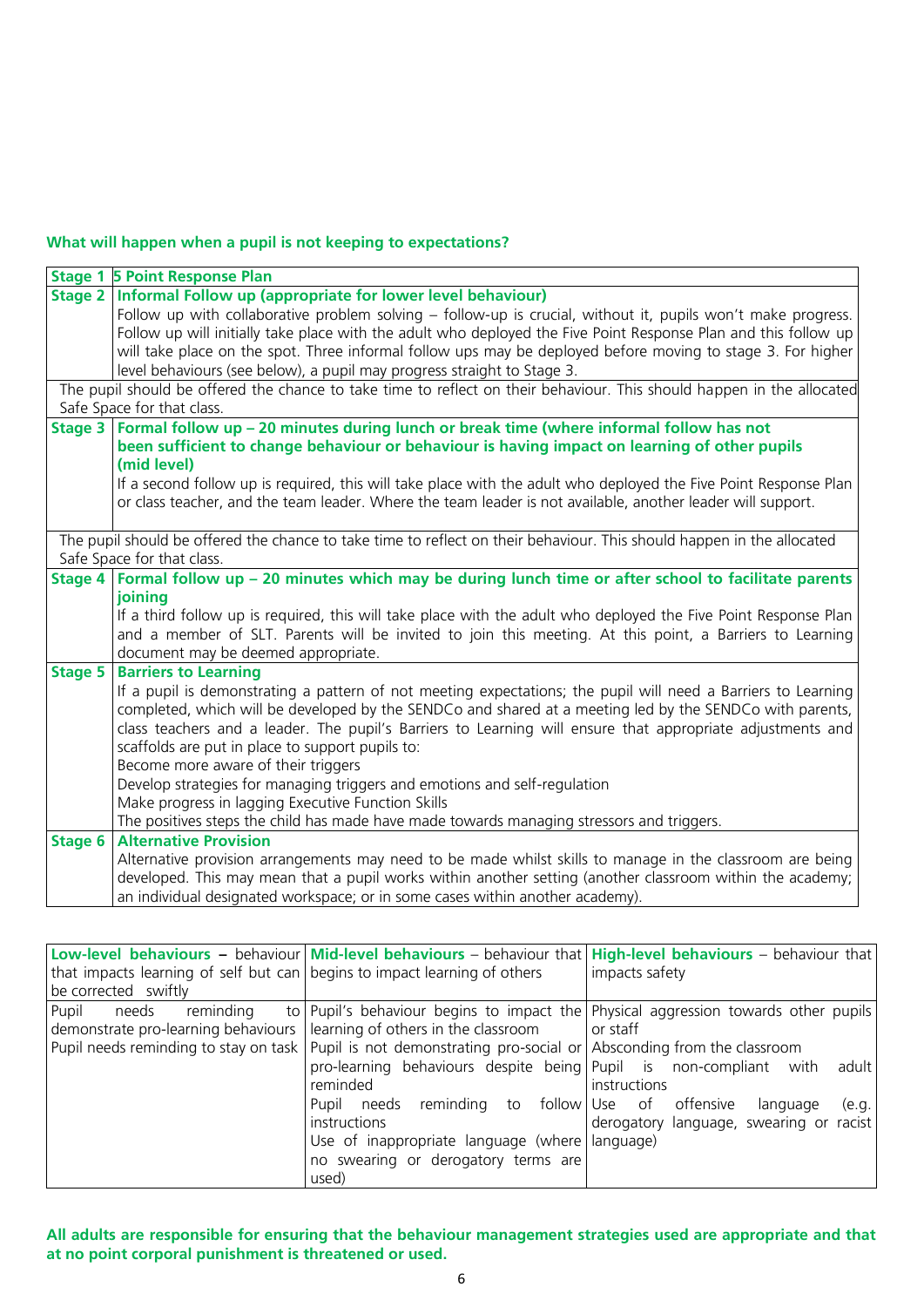# **Exclusion**

As a last resort, when a pupil's behaviour is extremely non-compliant, the Executive Principal may make the decision to issue a fixed-term exclusion. Please see University of Brighton Academies Trust Exclusion Policy for further guidance.

### **Allegations against staff**

In the event that a pupil makes an allegation against a staff member, a full investigation would be completed. Following this, if it is determined that the accusation was false and or malicious in nature an appropriate consequence would be determined, in conjunction with the pupil, dependent on the nature of the malicious accusation and the pupil's prior behaviour.

### **Offsite Behaviour Management**

Teachers have the authority to discipline pupils for misbehaving outside of the academy premises, as detailed in the DfE document 'Behaviour and discipline in schools: advice for head teachers and school staff.' Teachers may discipline pupils for misbehaviour when the pupil is:

- Taking part in an academy-organised or academy-related activity or visit
- Travelling to or from the academy
- Wearing academy uniform
- Identifiable as a pupil at the academy
- Demonstrating behaviour that could have adverse repercussions for the academy
- Posing a threat to a pupil or member of the public
- Behaving in a way that could adversely affect the reputation of the academy

### **Searching and Screening**

The law allows academy staff to search a pupil for any item if the pupil agrees. The Executive Principal or other member of the Leadership Team have a statutory power to search pupils or their possessions, without consent, where they have reasonable grounds for suspecting that the pupil may have a prohibited item. In the event of needed to search a pupil and/or confiscate an item the Academy follows the guidance as outlined in the Department for Education publication 'Searching, screening and confiscation' which was last updated in January 2018.

Sanctions will be put in place for any pupils who misbehave off the academy premises when meeting the above conditions. These sanctions would be determined, in conjunction with the pupil and the parent, and would be dependent on the level of seriousness of the misbehaviour demonstrated. For some low level misbehaviour, a minor sanction may be put into place e.g. a conversation with a senior member of staff or the loss of a playtime. For misbehaviours of a more serious nature, a more severe sanction would be identified such as an after-school detention or an internal exclusion.

The University of Brighton Academies Trust take seriously their responsibility under section 175 of the Education Act 2002 to safeguard and promote the welfare of pupils; and to work together with other agencies to ensure adequate arrangements within our academy to identify, assess, and support those pupils who are suffering harm.

All staff members believe that our academy should provide a caring, positive, safe and stimulating environment that promotes the social, physical and moral development of the individual pupil.

Due regard is given to the Equality Act 2010 in the implementation of this policy and the additional policies it contains.

# **Policy Status and Review**

| Written by:           | <b>Executive Principal</b> |
|-----------------------|----------------------------|
| Owner:                | <b>Executive Principal</b> |
| <b>Status:</b>        | APPROVED                   |
| <b>Approval date:</b> | September 2021             |
| <b>Review date:</b>   | Reviewed Sept 2022         |